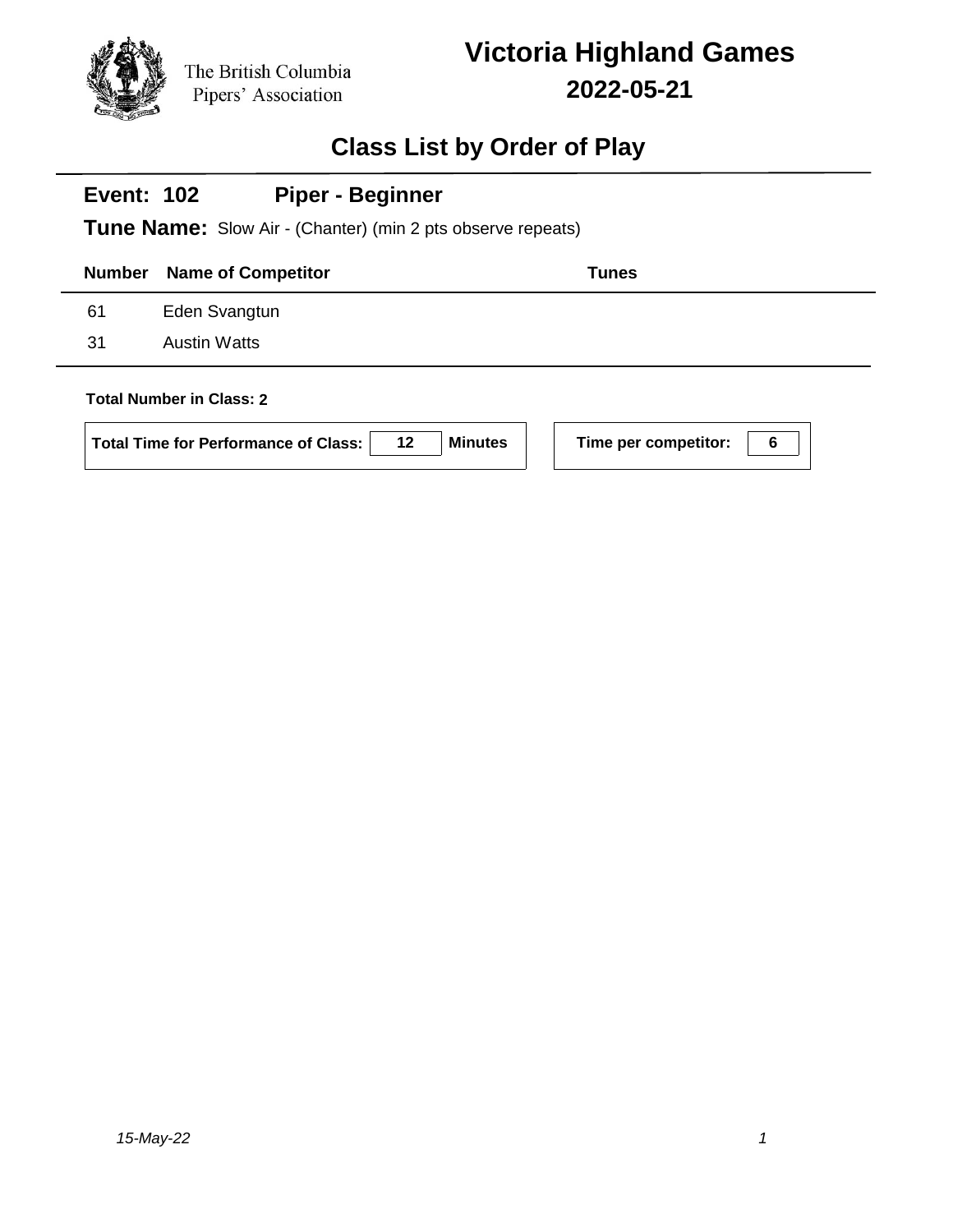

## **Class List by Order of Play**

#### **Event: 104 Piper - Beginner**

**Tune Name:** 6/8 March - (Chanter) (4 pts of March.2-parted tunes permitted)

|     | <b>Number</b> Name of Competitor | <b>Tunes</b> |
|-----|----------------------------------|--------------|
| 61  | Eden Svangtun                    |              |
| -31 | <b>Austin Watts</b>              |              |
|     |                                  |              |

### **Total Number in Class: 2**

| <b>Total Time for Performance of Class:</b> | 12 <sup>12</sup> | <b>Minutes</b> |
|---------------------------------------------|------------------|----------------|
|---------------------------------------------|------------------|----------------|

**Time per competitor: 6**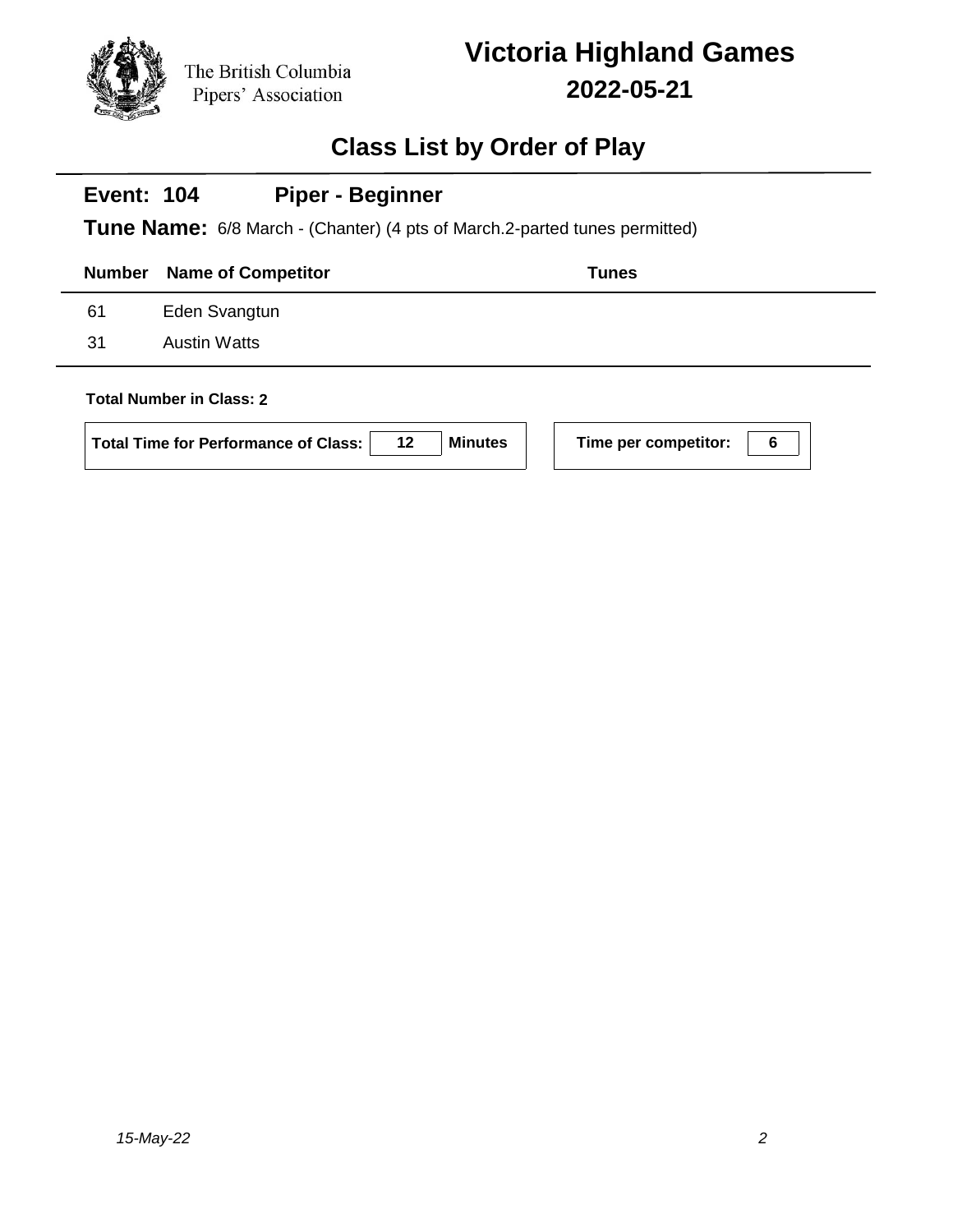Pipers' Association

## **Class List by Order of Play**

#### **Event: 112A Piper - Grade 5**

The British Columbia

**Tune Name:** Slow Air - (min 2 pts observe repeats)

# **Number Name of Competitor Tunes** 34 Keira Maloney 30 Lucas Moski 28 Alexander Affleck 26 Elijah Levangie 1 Ann Snow **Total Number in Class: 5**

| Total Time for Performance of Class: | <b>Minutes</b> | Time per competitor: |  |
|--------------------------------------|----------------|----------------------|--|
|                                      |                |                      |  |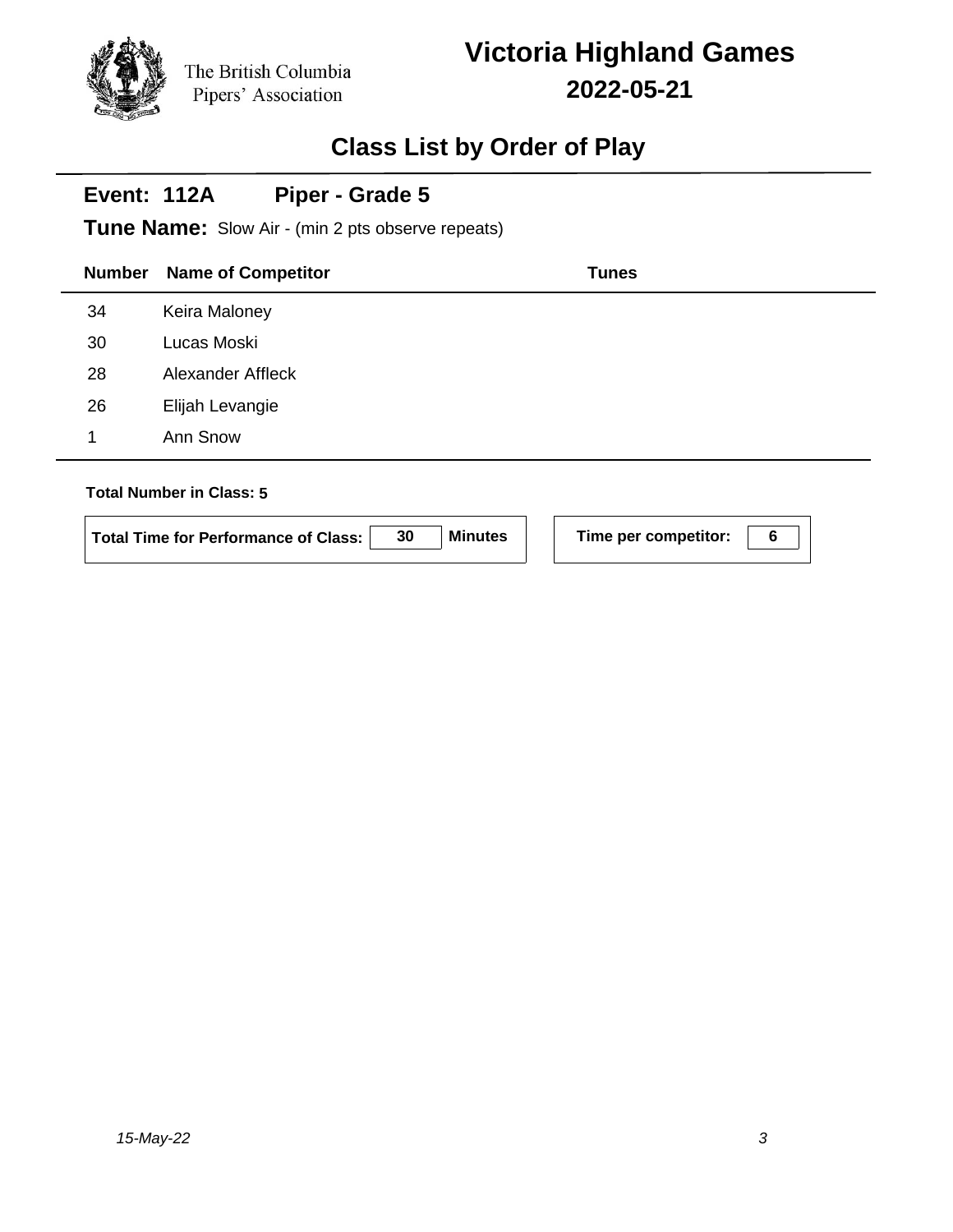## **Class List by Order of Play**

#### **Event: 121A Piper - Grade 4**

**Tune Name:** 2/4 March - (min 4 pts)

| <b>Number</b> | <b>Name of Competitor</b> | <b>Tunes</b> |
|---------------|---------------------------|--------------|
| 68            | Alex Evans                |              |
| 63            | <b>Heather Mcfarlane</b>  |              |
| 35            | <b>Kevin Maloney</b>      |              |
| 19            | Liam Courchaine           |              |
| 14            | Duncan MacLeod            |              |
| 6             | <b>Connor Lambie</b>      |              |
|               |                           |              |

### **Total Number in Class: 6**

**Total Time for Performance of Class: 30 Minutes Time per competitor: 5**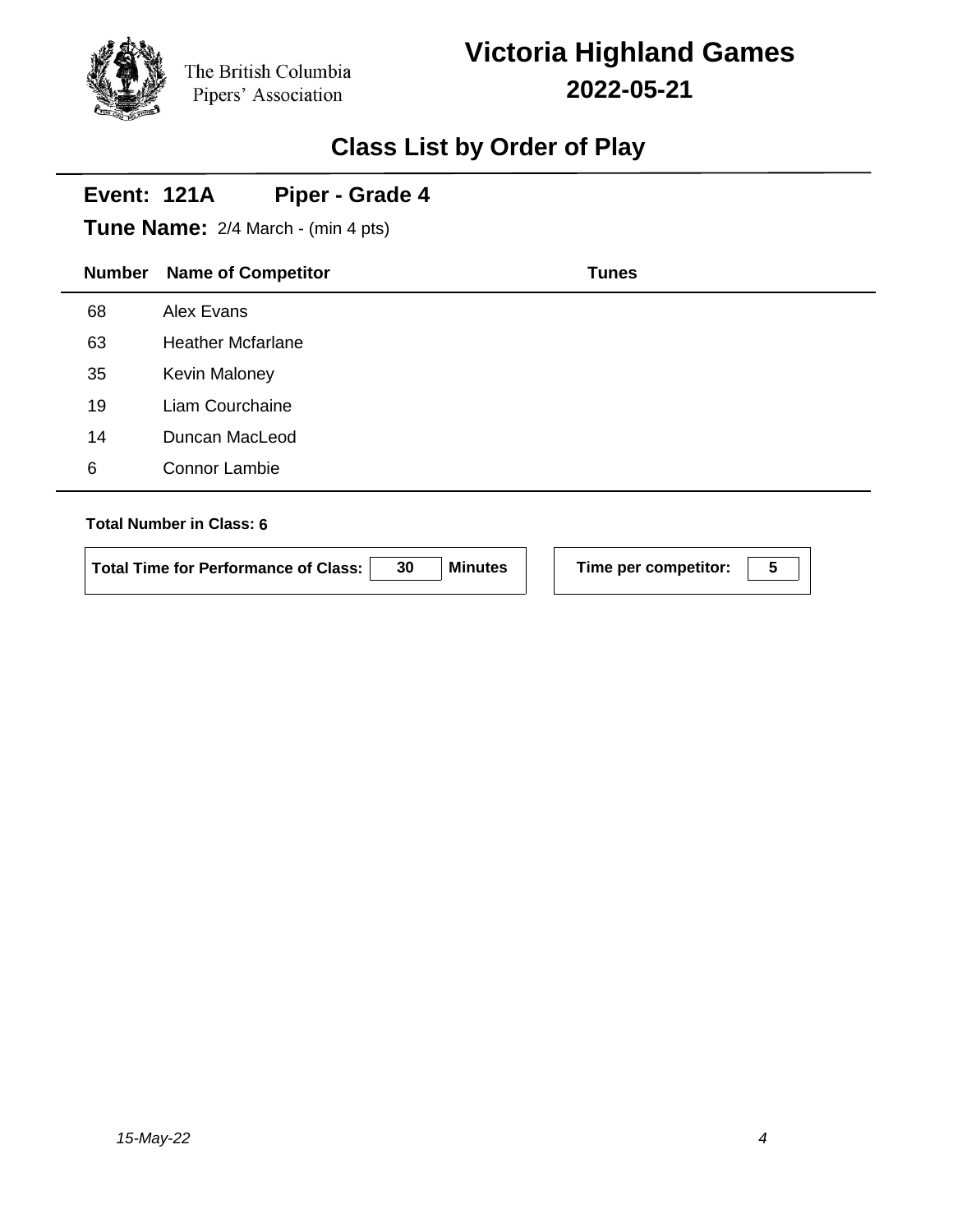# **Victoria Highland Games 2022-05-21**

## **Class List by Order of Play**

#### **Event: 123A Piper - Grade 4**

**Tune Name:** Strathspey & Reel - (2 pts ea twice or 4 pts ea tune)

| <b>Number</b> | <b>Name of Competitor</b> | <b>Tunes</b> |
|---------------|---------------------------|--------------|
| 68            | Alex Evans                |              |
| 63            | <b>Heather Mcfarlane</b>  |              |
| 35            | Kevin Maloney             |              |
| 19            | Liam Courchaine           |              |
| 14            | Duncan MacLeod            |              |
| 6             | <b>Connor Lambie</b>      |              |
|               |                           |              |

### **Total Number in Class: 6**

**Total Time for Performance of Class: 36 Minutes Time per competitor: 6**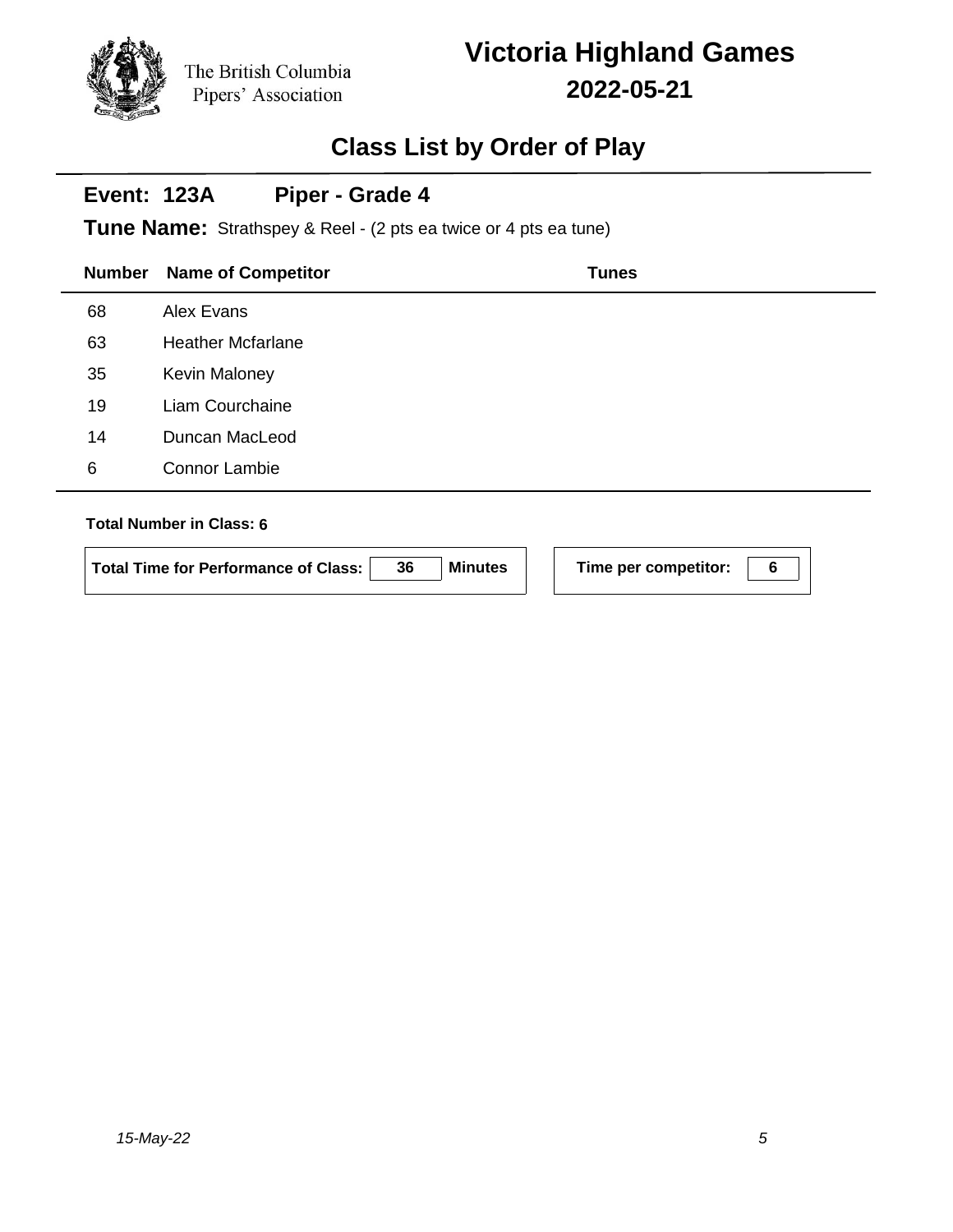Pipers' Association

# **Victoria Highland Games 2022-05-21**

## **Class List by Order of Play**

#### **Event: 132A Piper - Grade 3**

The British Columbia

**Tune Name:** Strathspey & Reel - (min 4 pts ea tune)

|                | <b>Number</b> | <b>Name of Competitor</b> | <b>Tunes</b> |
|----------------|---------------|---------------------------|--------------|
| 57             |               | Emma McTaggart            |              |
|                | 45            | Liam Boyle                |              |
|                | 38            | Ian MacPhail              |              |
| 21             |               | <b>Maxwell Rowley</b>     |              |
|                | 16            | Laurie Gardner            |              |
|                | 15            | Jack Martin               |              |
|                | 12            | Marcus Range              |              |
| $\overline{4}$ |               | Michael Jones             |              |

### **Total Number in Class: 8**

**Total Time for Performance of Class: 48 Minutes Time per competitor: 6**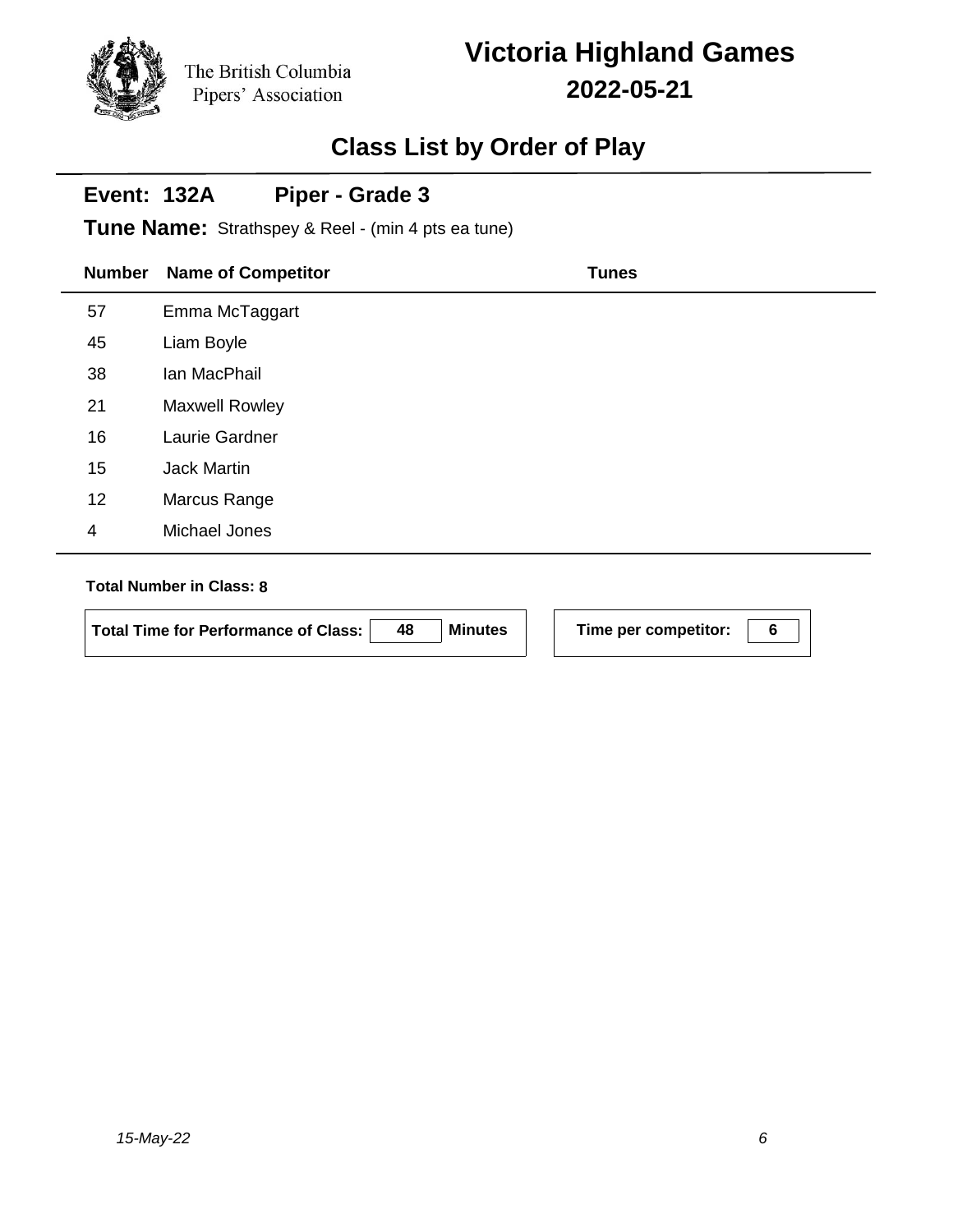# **Victoria Highland Games 2022-05-21**

## **Class List by Order of Play**

#### **Event: 142 Piper - Grade 2**

**Tune Name:** Piobaireachd - (submit 2 tunes)

| <b>Number</b> | <b>Name of Competitor</b> | <b>Tunes</b> |
|---------------|---------------------------|--------------|
| 69            | <b>Matthew Parsons</b>    |              |
| 65            | <b>Kyle Barrie</b>        |              |
| 64            | Alexandra Lye             |              |
| 46            | Daniel Uren               |              |
| 42            | Colin Richdale            |              |
| 41            | Ailsa Wilson              |              |
| 32            | Hannah Focken             |              |
| 7             | <b>Ronan Terry</b>        |              |
| $\sqrt{5}$    | George Panagiotou         |              |

### **Total Number in Class: 9**

| Total Time for Performance of Class:   144   Minutes |  |
|------------------------------------------------------|--|
|                                                      |  |

**S**  $\vert$  **Time per competitor:**  $\vert$  16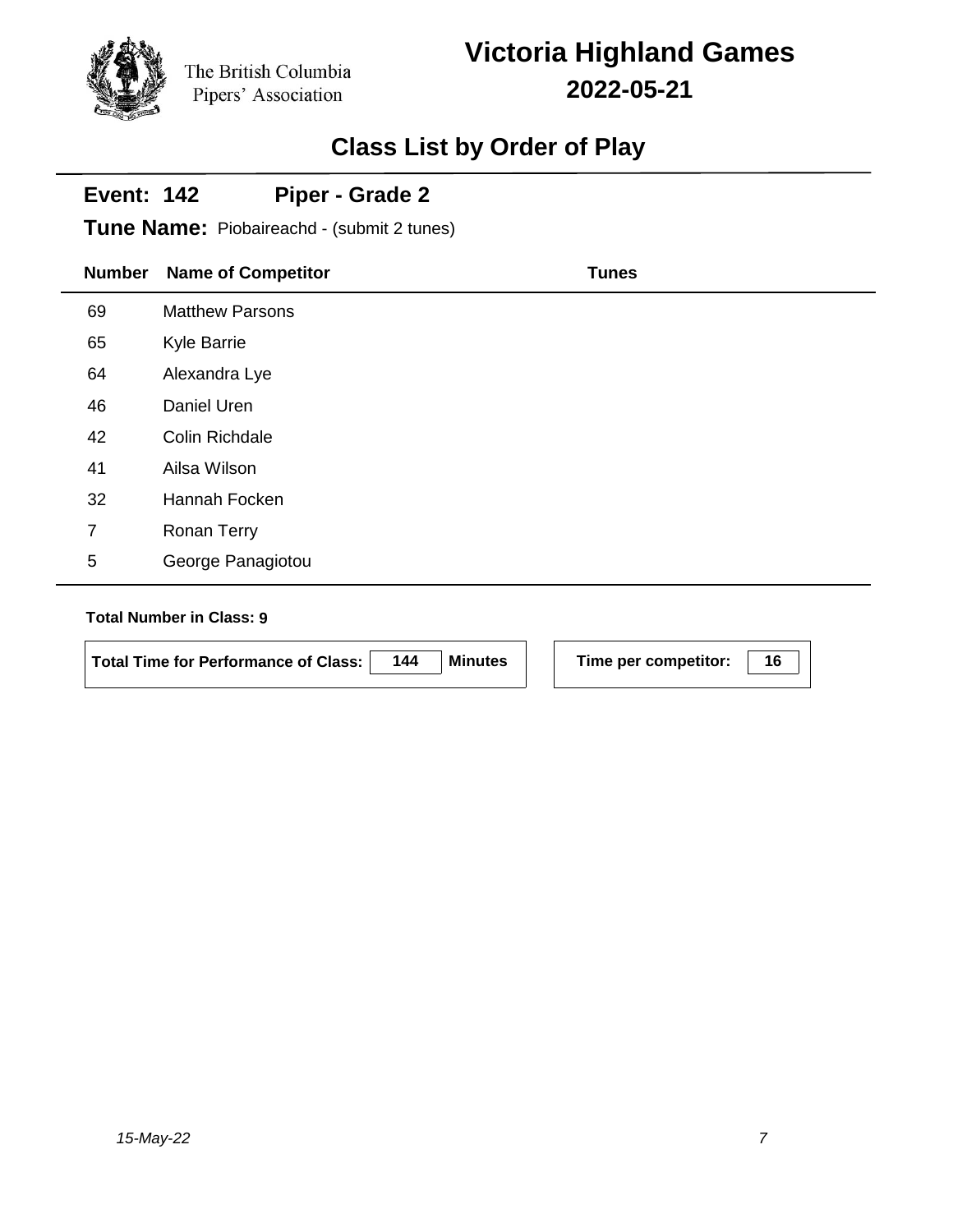# **Victoria Highland Games 2022-05-21**

## **Class List by Order of Play**

#### **Event: 147 Piper - Grade 2**

**Tune Name:** Strathspey & Reel - (min 4 pts ea tune)

| <b>Number</b>  | <b>Name of Competitor</b> | <b>Tunes</b> |
|----------------|---------------------------|--------------|
| 69             | <b>Matthew Parsons</b>    |              |
| 65             | <b>Kyle Barrie</b>        |              |
| 64             | Alexandra Lye             |              |
| 56             | <b>Cameron Dawson</b>     |              |
| 46             | Daniel Uren               |              |
| 42             | Colin Richdale            |              |
| 41             | Ailsa Wilson              |              |
| 32             | Hannah Focken             |              |
| 22             | Paula Campbell            |              |
| $\overline{7}$ | Ronan Terry               |              |
| 5              | George Panagiotou         |              |

### **Total Number in Class: 11**

**Total Time for Performance of Class:** 77 **Minutes** Time per competitor: 7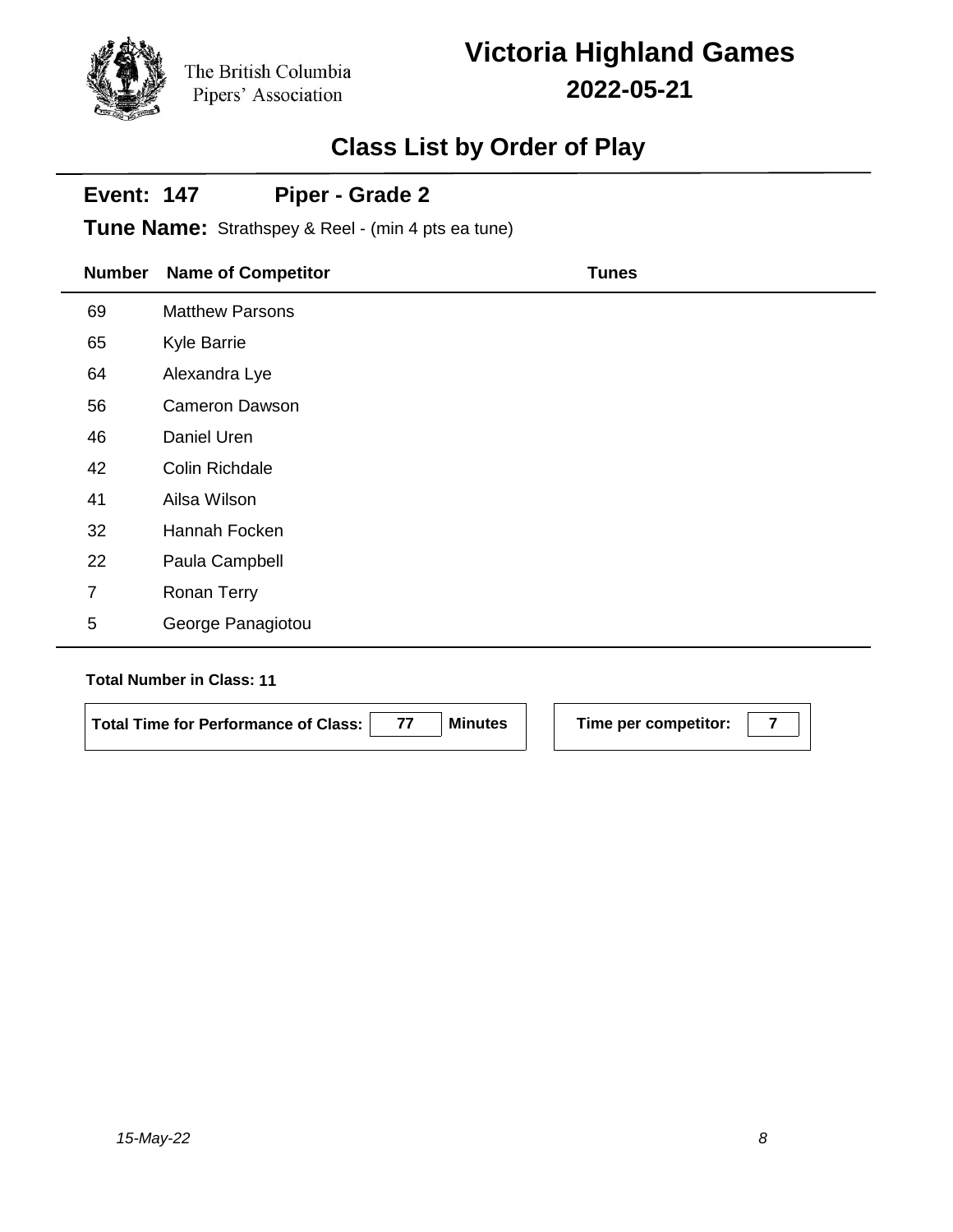# **Victoria Highland Games 2022-05-21**

## **Class List by Order of Play**

#### **Event: 152 Piper - Grade 1**

**Tune Name:** Piobaireachd - (submit 3 tunes)

| <b>Number</b> | <b>Name of Competitor</b> | <b>Tunes</b> |
|---------------|---------------------------|--------------|
| 51            | Cameron Bonar             |              |
| 50            | Liam Forrest              |              |
| 49            | <b>Colin Forrest</b>      |              |
| 43            | Callum Bevan              |              |
| 40            | Aiden Fowler              |              |
| 29            | Aaron Malcomb             |              |
| 25            | Sandy Adams               |              |
| 9             | Jeff Rowell               |              |

### **Total Number in Class: 8**

**Total Time for Performance of Class: 128 Minutes Time per competitor: 16**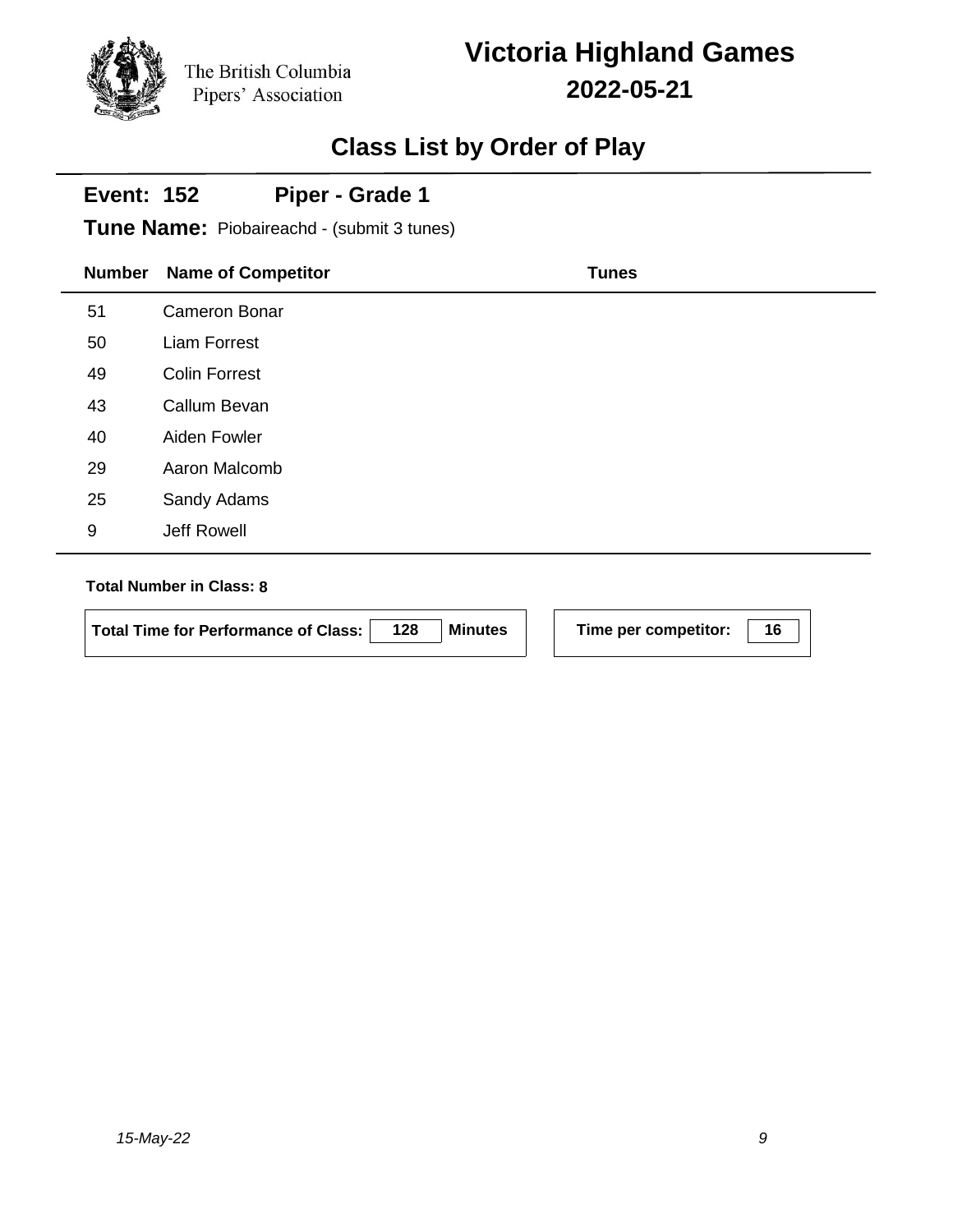# **Victoria Highland Games 2022-05-21**

## **Class List by Order of Play**

#### **Event: 161 Piper - Open**

**Tune Name:** March, Strathspey & Reel - (submit 4 of ea tune,min 4 pts ea)

| <b>Number</b> | <b>Name of Competitor</b> | <b>Tunes</b> |
|---------------|---------------------------|--------------|
| 71            | <b>Edward McIlwaine</b>   |              |
| 59            | Jamie Kubasiewicz         |              |
| 55            | <b>Donald Maxwell</b>     |              |
| 48            | Zephan Knichel            |              |
| 33            | Gordon Conn               |              |
| 24            | <b>Tori Killoran</b>      |              |
| 23            | Alastair Lee              |              |
| 11            | <b>Charles Morris</b>     |              |

### **Total Number in Class: 8**

**Total Time for Performance of Class: 88 Minutes Time per competitor: 11**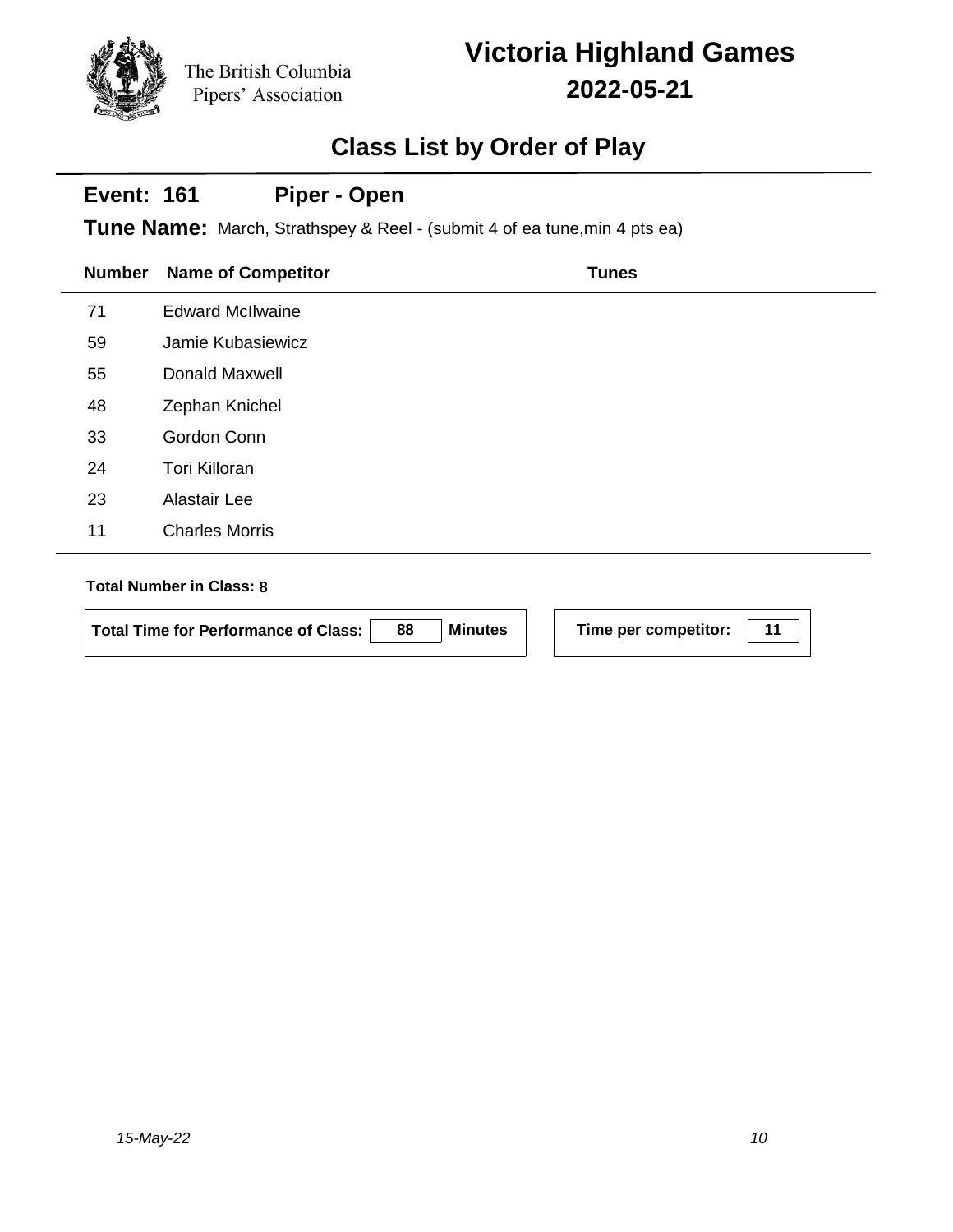## **Victoria Highland Games 2022-05-21**

## **Class List by Order of Play**

#### **Event: 164 Piper - Open**

**Tune Name:** Jig - (submit 4 tunes, play 1 twice, min 4 pts ea tune)

| <b>Number</b> | <b>Name of Competitor</b> | <b>Tunes</b> |
|---------------|---------------------------|--------------|
| 71            | <b>Edward McIlwaine</b>   |              |
| 59            | Jamie Kubasiewicz         |              |
| 55            | Donald Maxwell            |              |
| 48            | Zephan Knichel            |              |
| 33            | Gordon Conn               |              |
| 24            | <b>Tori Killoran</b>      |              |
| 23            | Alastair Lee              |              |
| 11            | <b>Charles Morris</b>     |              |

### **Total Number in Class: 8**

**Total Time for Performance of Class: 64 Minutes Time per competitor: 8**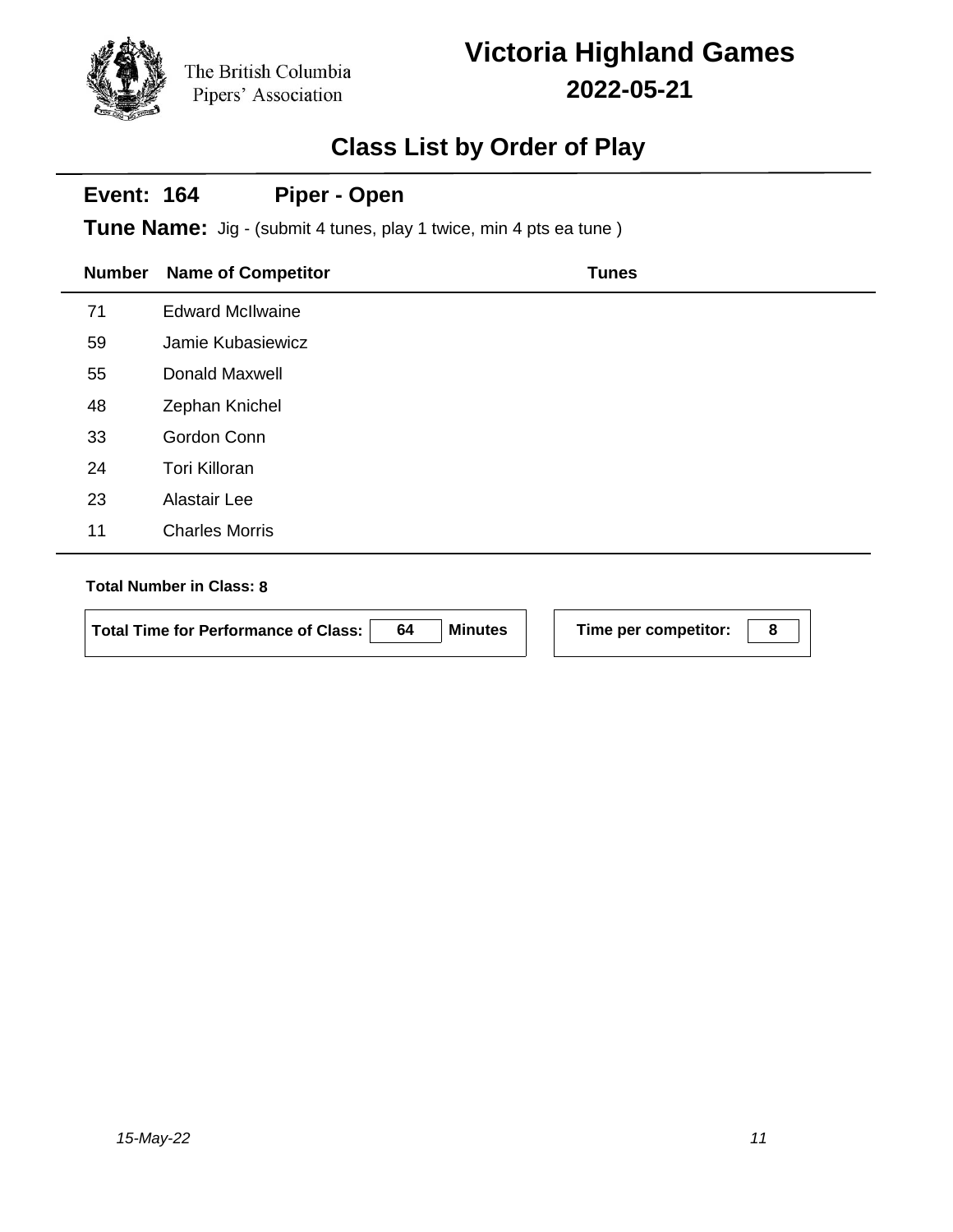## **Class List by Order of Play**

#### **Event: 174 Piper - Adult**

**Tune Name:** Piobaireachd - (ground and next variation)(singling)

| Number | <b>Name of Competitor</b> | <b>Tunes</b> |
|--------|---------------------------|--------------|
| 58     | Doug Gardner              |              |
| 37     | <b>Barrie McLeod</b>      |              |
| 18     | John Buchanan             |              |
| 2      | <b>Timothy Ray</b>        |              |
|        | Total Number in Class: 1  |              |

### **Total Number in Class: 4**

| Total Time for Performance of Class: | 36 | <b>Minutes</b> |  |
|--------------------------------------|----|----------------|--|
|--------------------------------------|----|----------------|--|

**Time per competitor: 9**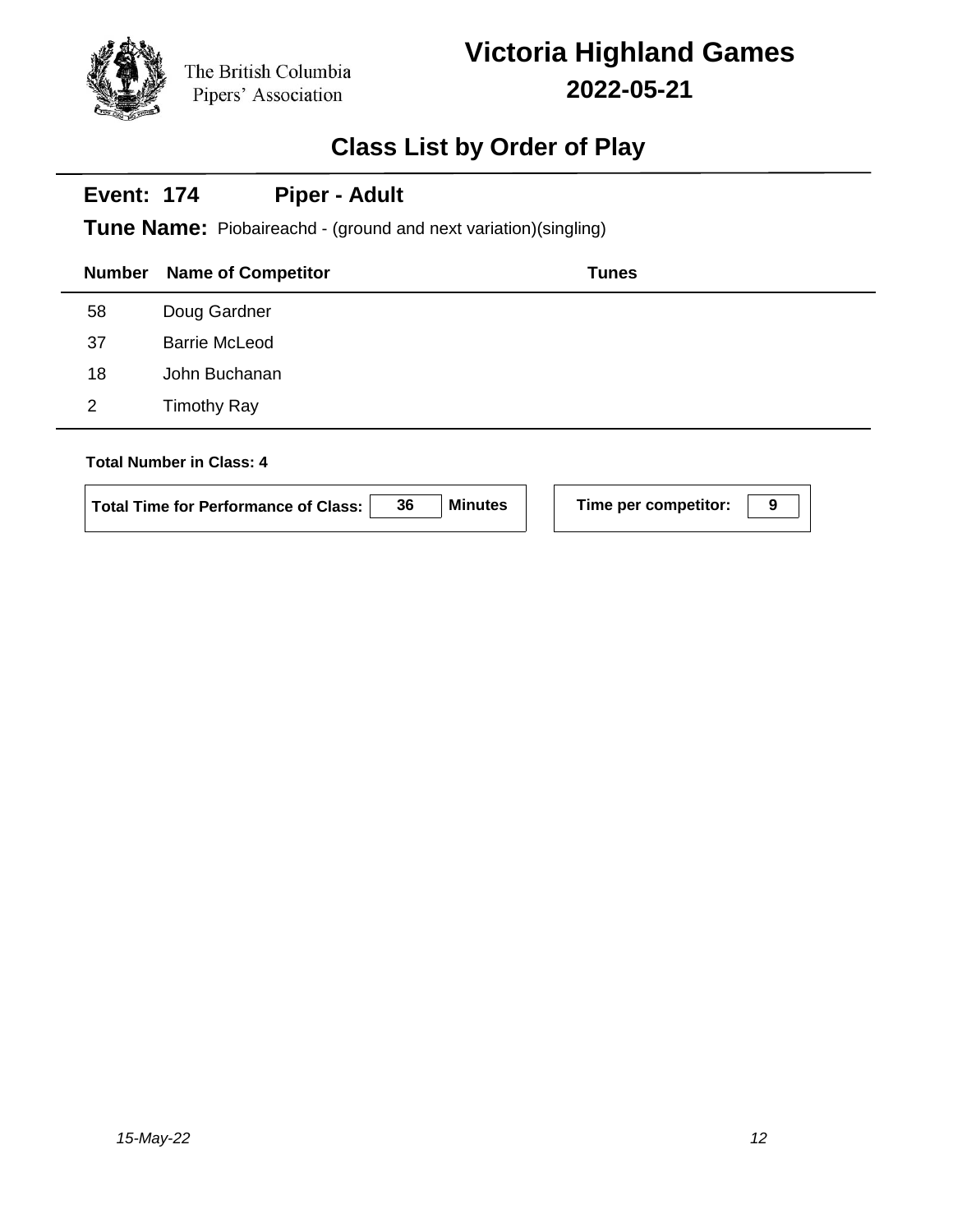

## **Class List by Order of Play**

#### **Event: 202 Snare Drummer - Beginner**

**Tune Name:** 2/4 March - (Drum Pad) (4 pts of BCPA MB setting)

|    | <b>Number</b> Name of Competitor | Tunes |
|----|----------------------------------|-------|
| 60 | <b>Reilly Svangtun</b>           |       |
| 16 | Laurie Gardner                   |       |
|    |                                  |       |

### **Total Number in Class: 2**

|  | Total Time for Performance of Class: | 10 | Minutes |
|--|--------------------------------------|----|---------|
|--|--------------------------------------|----|---------|

**Following Time per competitor: 100**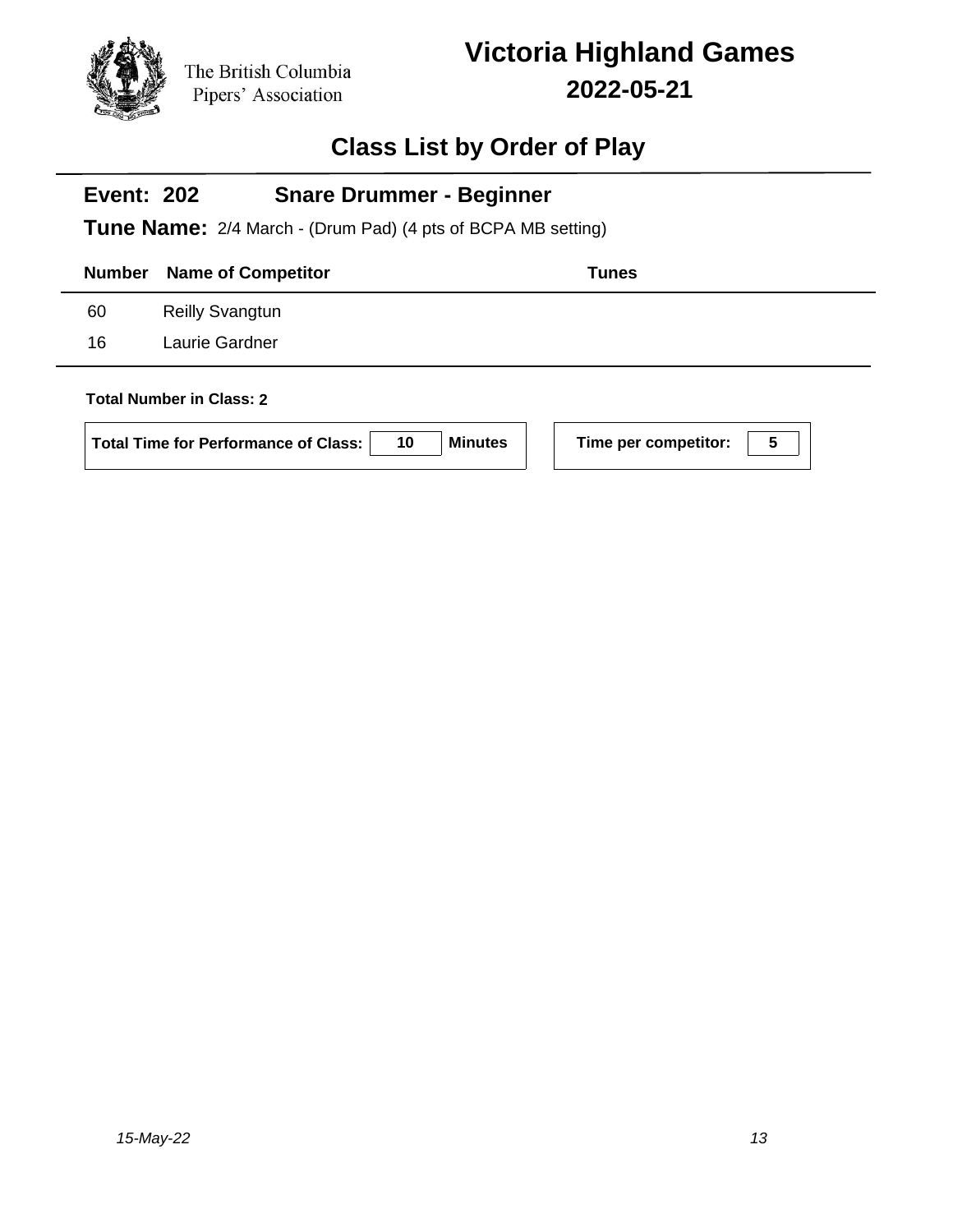# **Victoria Highland Games 2022-05-21**

# **Class List by Order of Play**

|               | <b>Snare Drummer - Grade 4</b><br><b>Event: 221</b><br><b>Tune Name:</b> 2/4 March - (4 pts only) |              |  |  |  |
|---------------|---------------------------------------------------------------------------------------------------|--------------|--|--|--|
| <b>Number</b> | <b>Name of Competitor</b>                                                                         | <b>Tunes</b> |  |  |  |
| 53            | Robyn Watts                                                                                       |              |  |  |  |
| 52            | <b>Oliver Watts</b>                                                                               |              |  |  |  |
| 39            | <b>Malcolm Fuller</b>                                                                             |              |  |  |  |
| 27            | Oscar Knox                                                                                        |              |  |  |  |
| 3             | William Panagiotou                                                                                |              |  |  |  |
|               | <b>Total Number in Class: 5</b>                                                                   |              |  |  |  |

Total Time for Performance of Class: 30 Minutes Time per competitor: 6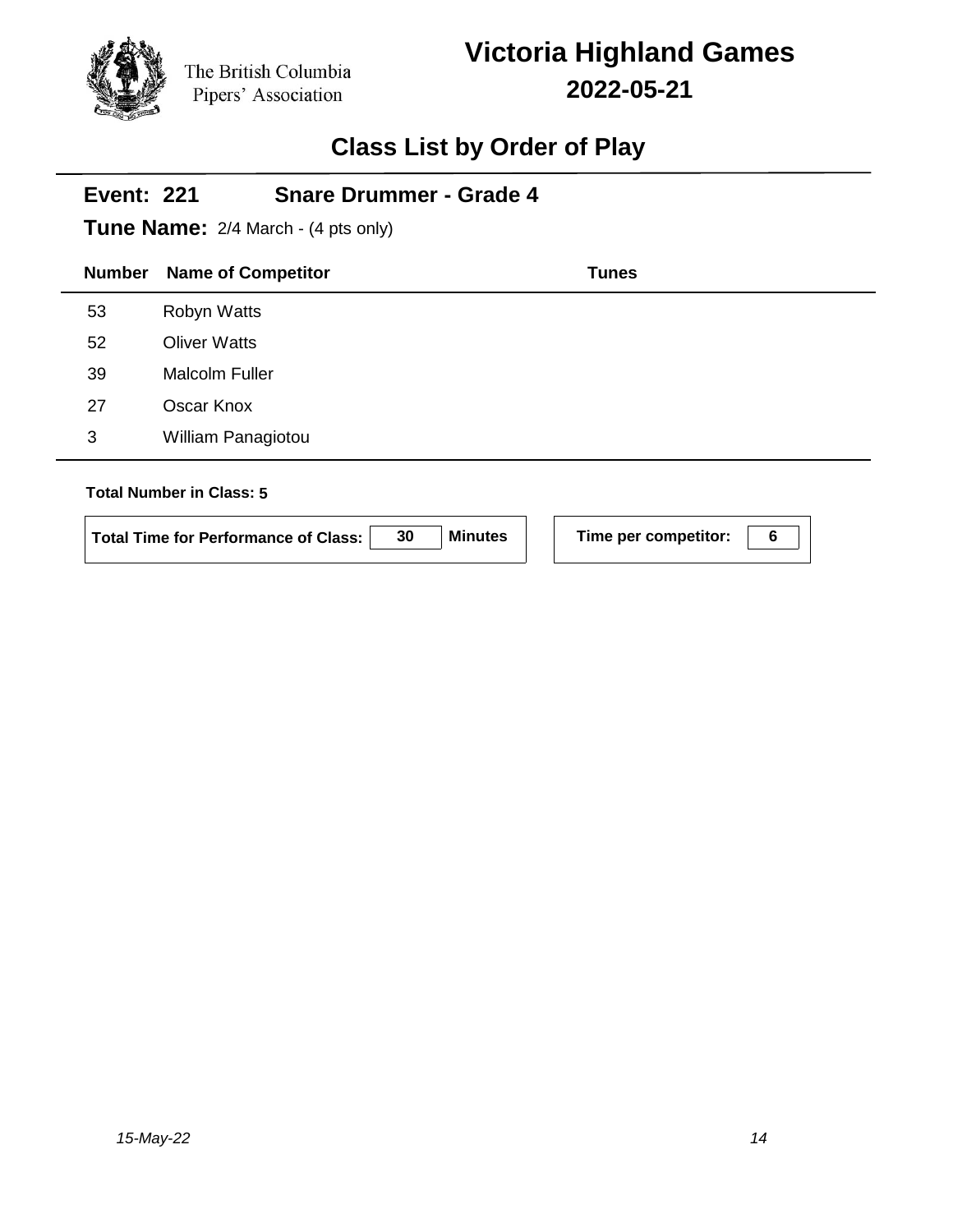

## **Class List by Order of Play**

|               | <b>Snare Drummer - Grade 3</b><br><b>Event: 231</b><br><b>Tune Name:</b> 2/4 March - (min 4 pts) |              |  |  |
|---------------|--------------------------------------------------------------------------------------------------|--------------|--|--|
| <b>Number</b> | <b>Name of Competitor</b>                                                                        | <b>Tunes</b> |  |  |
| 66            | Mackenzie Wang                                                                                   |              |  |  |
| 47            | Megan Millar                                                                                     |              |  |  |
|               | <b>Total Number in Class: 2</b>                                                                  |              |  |  |

Total Time for Performance of Class: 12 Minutes Time per competitor: 6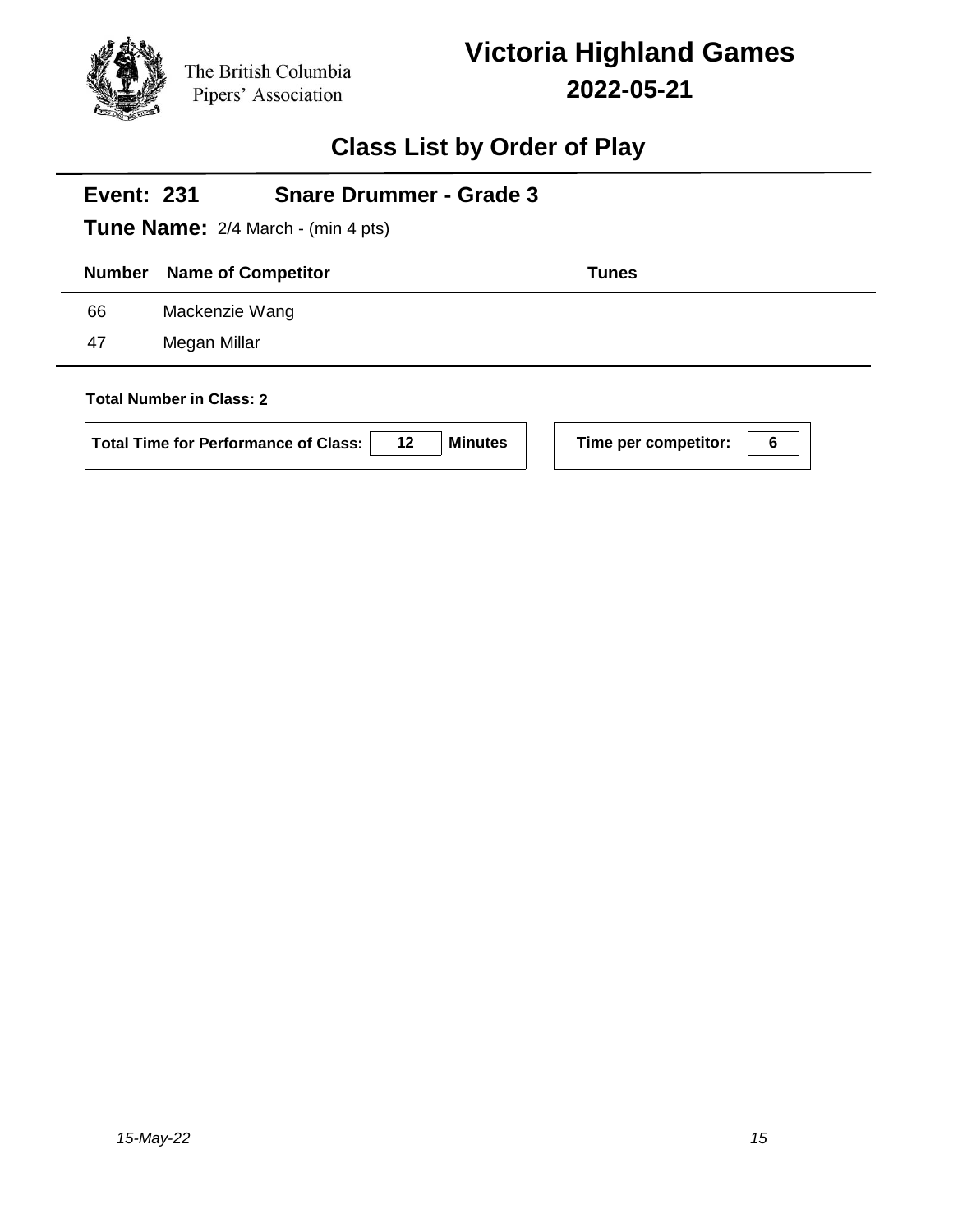

## **Class List by Order of Play**

#### **Event: 241 Snare Drummer - Grade 2**

**Tune Name:** March, Strathspey & Reel - (min 4 pts ea tune)

**Number Name of Competitor Tunes** 

10 Tristan Campeau

**Total Number in Class: 1**

**Total Time for Performance of Class: 8 Minutes Time per competitor: 8**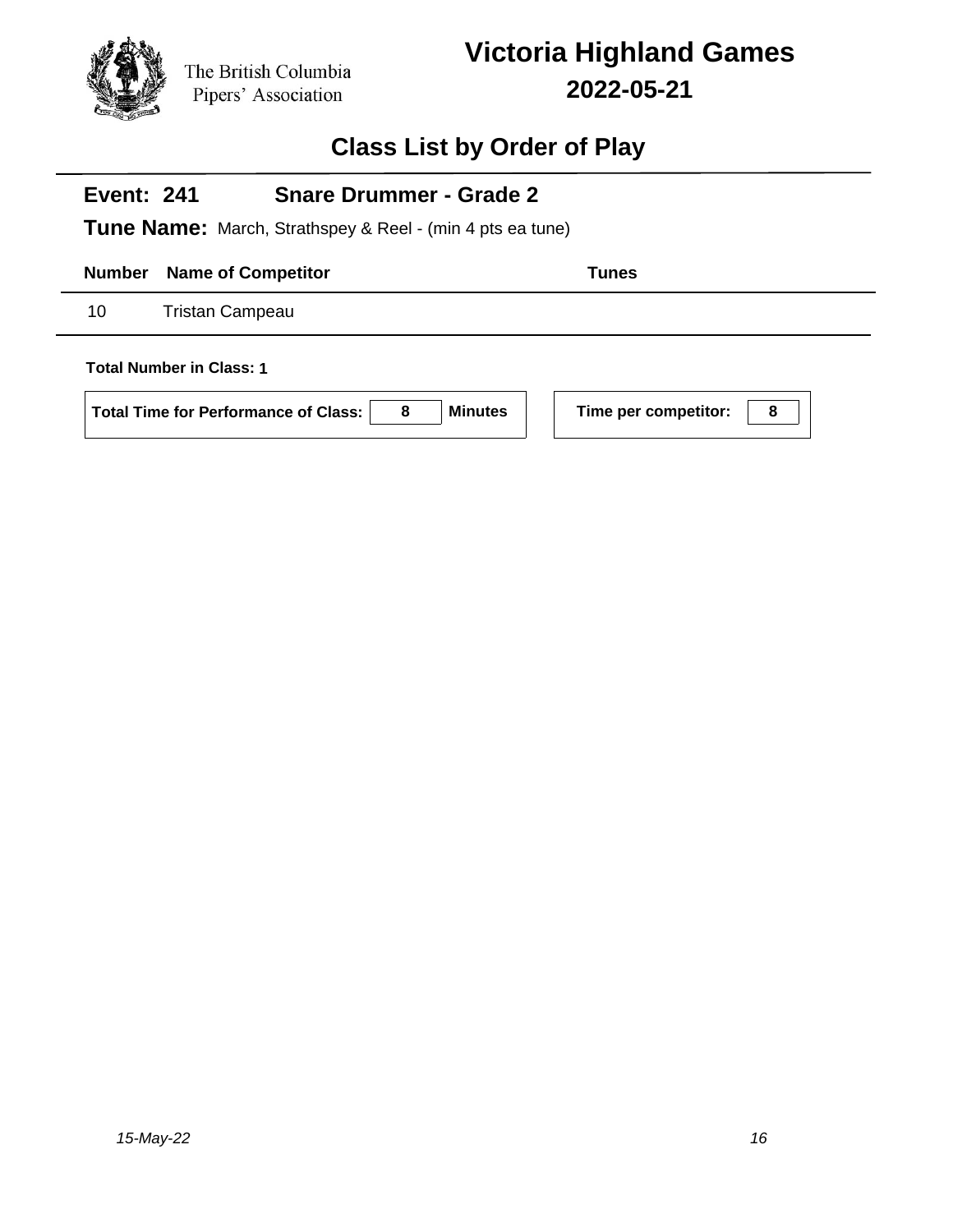

## **Class List by Order of Play**

#### **Event: 251 Snare Drummer - Grade 1**

**Tune Name:** March, Strathspey & Reel - (min 4 pts ea tune)

**Number Name of Competitor Tunes** 

13 Cameron Johnston

**Total Number in Class: 1**

**Total Time for Performance of Class: 9 Minutes Time per competitor: 9**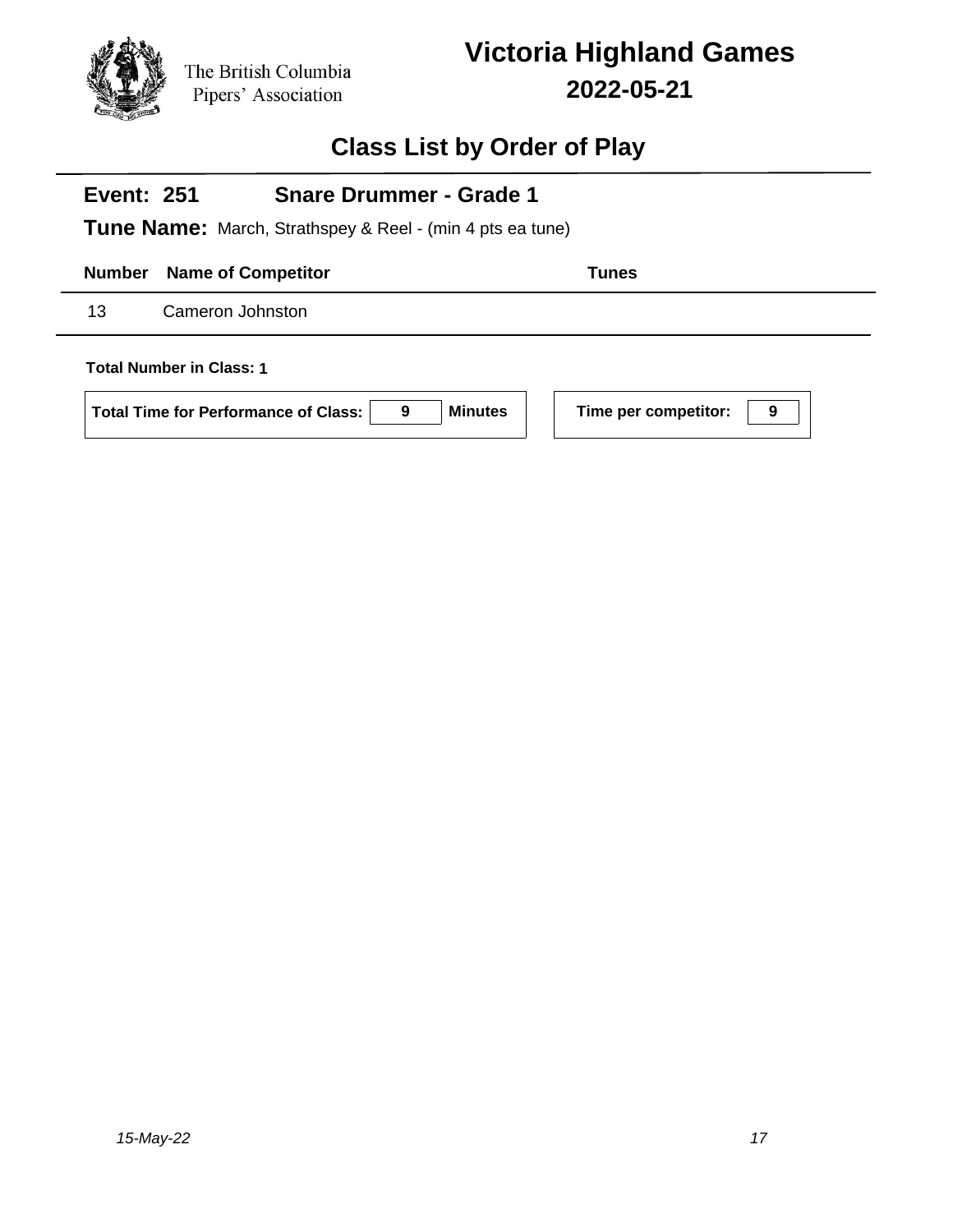

## **Class List by Order of Play**

#### **Event: 261 Snare Drummer - Open**

**Tune Name:** March, Strathspey & Reel - (submit 2 sets,min 4 pts ea tune)

**Number Name of Competitor Tunes** 

67 Amanda Colwell

**Total Number in Class: 1**

**Total Time for Performance of Class: 11 Minutes Time per competitor: 11**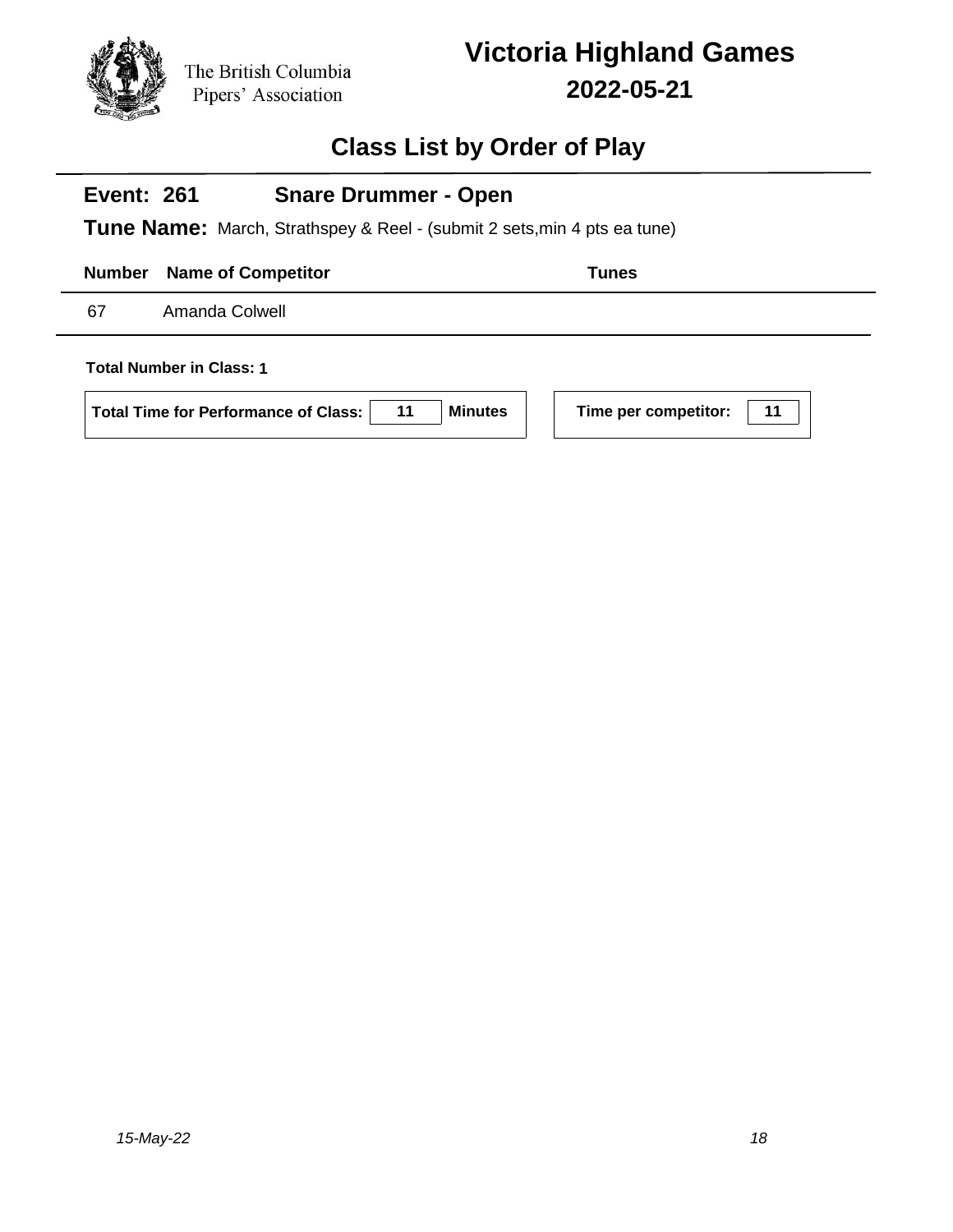

## **Class List by Order of Play**

#### **Event: 301 Tenor Drummer - Beginner**

**Tune Name:** 2/4 March - (Practice Pad)(4 pts BCPA MB setting)(75 bpm metronome)

**Number Name of Competitor Tunes** 

8 Arthur Panagiotou

**Total Number in Class: 1**

**Total Time for Performance of Class: 6 Minutes Time per competitor: 6**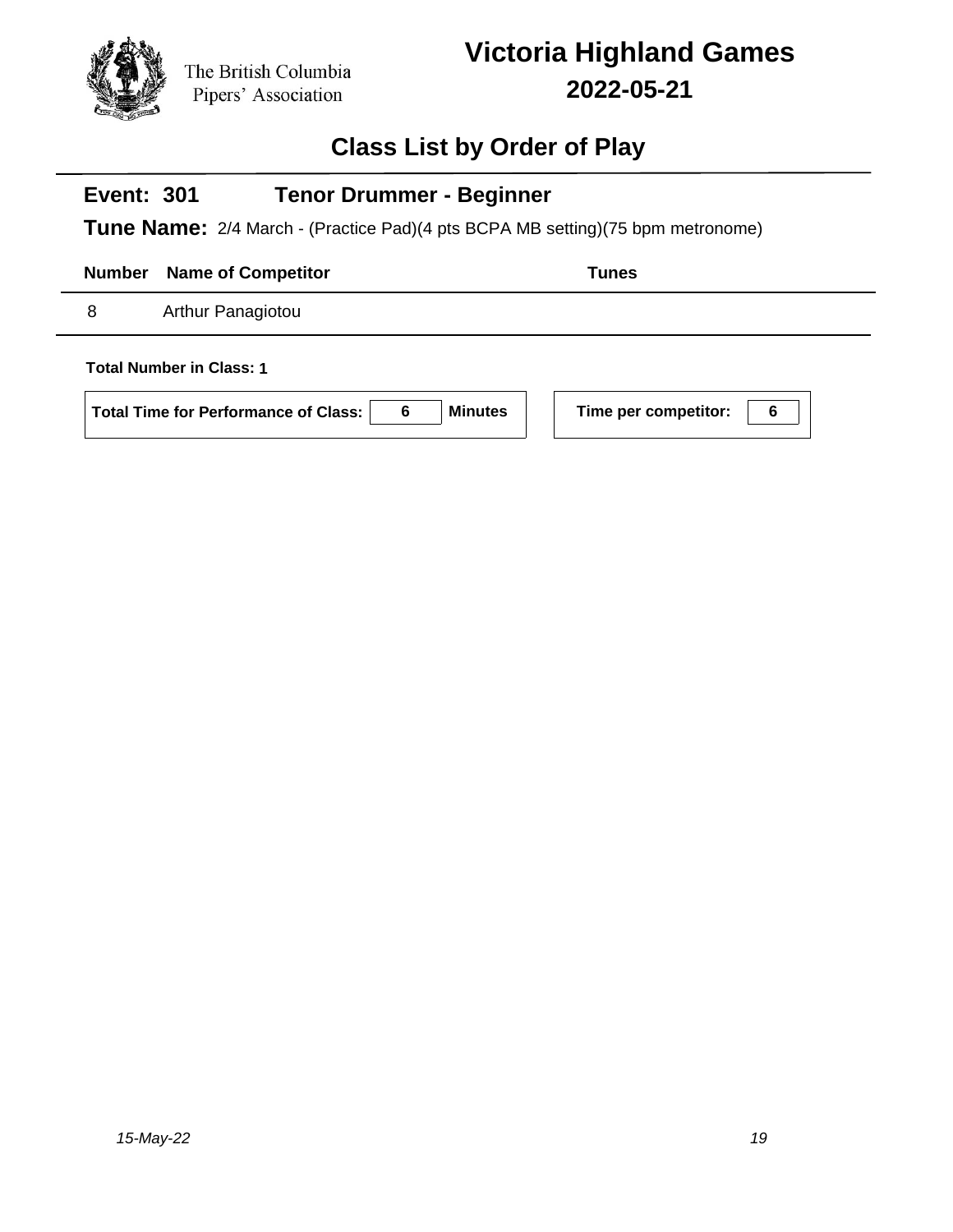# **Class List by Order of Play**

|               | <b>Tenor Drummer - Intermediate</b><br><b>Event: 351</b><br><b>Tune Name:</b> March, Strathspey & Reel - (min 4 pts ea tune) |                           |  |  |  |  |
|---------------|------------------------------------------------------------------------------------------------------------------------------|---------------------------|--|--|--|--|
| <b>Number</b> | <b>Name of Competitor</b>                                                                                                    | <b>Tunes</b>              |  |  |  |  |
| 62            | Elise Svangtun                                                                                                               |                           |  |  |  |  |
| 20            | Mitchell Olding                                                                                                              |                           |  |  |  |  |
|               | <b>Total Number in Class: 2</b><br><b>Minutes</b><br>18<br>Total Time for Performance of Class:                              | Time per competitor:<br>9 |  |  |  |  |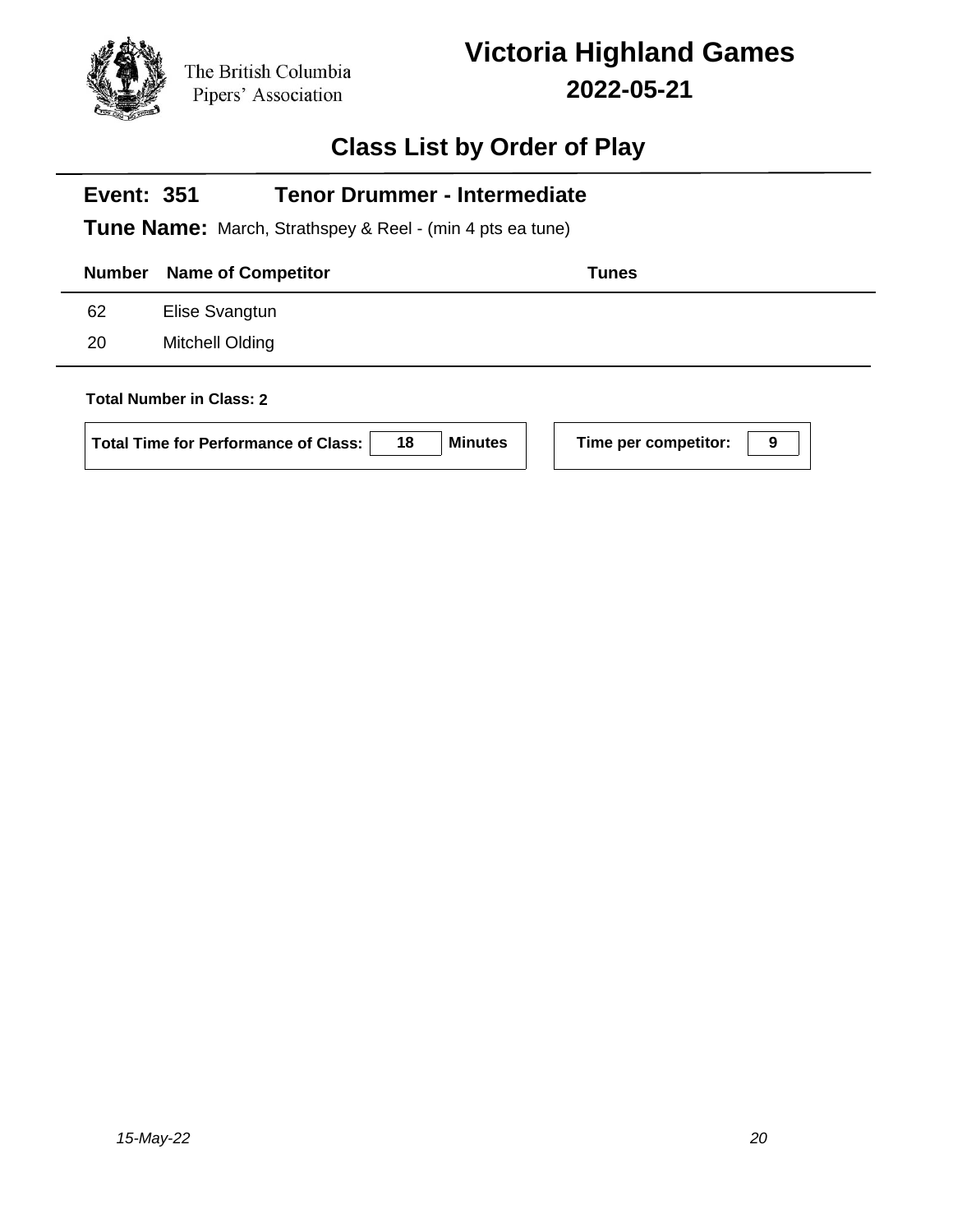

## **Class List by Order of Play**

#### **Event: 822 Band - Grade 4**

**Tune Name:** March, Strathspey & Reel - (1 x 4 parted or 2 x 2 parted M, S & R)

| <b>Number</b> | <b>Name of Competitor</b>             | Tunes                                                                                        |
|---------------|---------------------------------------|----------------------------------------------------------------------------------------------|
| 74            | . Robert Malcolm Memorial 4 Pipe Band | The Australian Ladies, The Caledonian Canal,<br>Colonel MacLeod                              |
| 54            | . Greater Victoria Police Pipe Band   | Atholl and Breadelbane Gathering, Arniston Castle,<br>The Blackberry Bush                    |
| 36            | . White Spot 4 Pipe Band              | P/M Willie Gray's Farewell to the Glasgow Police,<br>The Caledonian Canal, Alick C. McGregor |
|               |                                       |                                                                                              |

### **Total Number in Class: 3**

| Total Time for Performance of Class: | <b>Minutes</b> | Time per competitor: |  |
|--------------------------------------|----------------|----------------------|--|
|                                      |                |                      |  |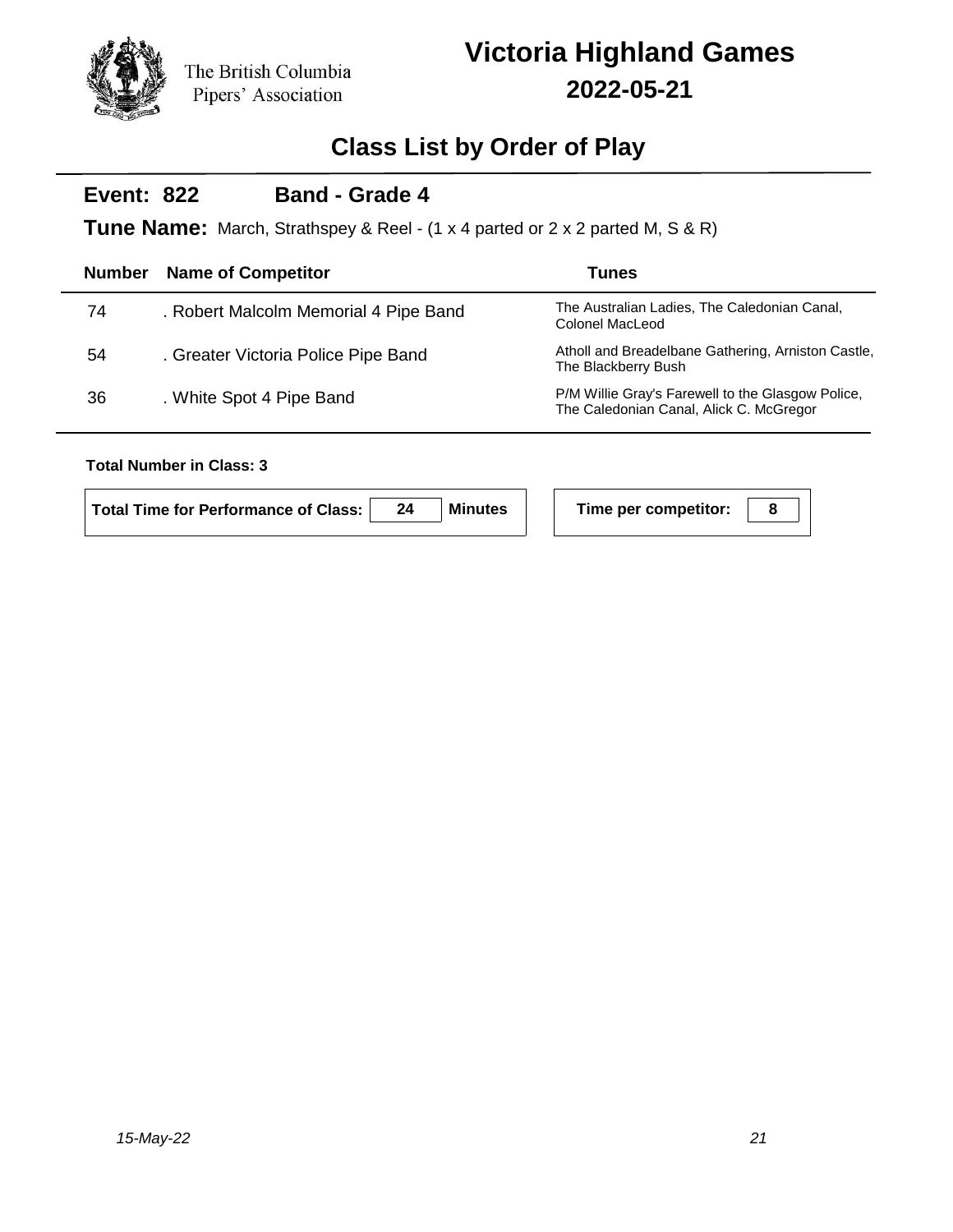

j.

# **Victoria Highland Games 2022-05-21**

## **Class List by Order of Play**

| <b>Band - Grade 3</b><br><b>Event: 831</b><br><b>Tune Name:</b> Medley - (3 - 5 minutes) |                                       |                                                                                                                                                    |  |  |  |
|------------------------------------------------------------------------------------------|---------------------------------------|----------------------------------------------------------------------------------------------------------------------------------------------------|--|--|--|
| <b>Number</b>                                                                            | <b>Name of Competitor</b>             | <b>Tunes</b>                                                                                                                                       |  |  |  |
| 73                                                                                       | . Robert Malcolm Memorial 3 Pipe Band | Cha Till MacCruimen, Aspen Bank, Fiona MacLeod,<br>Kalabakan, Cha Till MacCruimen Slow Air, Atholl<br><b>Highlanders</b>                           |  |  |  |
| 17                                                                                       | . Greighlan Crossing Pipe Band        | Torwood Castle, Beth Lyall, Galeforce Wind, Home<br>of the Kyles, McPhedran's Strathspey, Buntata's<br>Sgadan, Molly on the Shore, The Drive South |  |  |  |
|                                                                                          | <b>Total Number in Class: 2</b>       |                                                                                                                                                    |  |  |  |

### **Total Number in Class: 2**

| Total Time for Performance of Class: | <b>Minutes</b> | Time per competitor: |  |
|--------------------------------------|----------------|----------------------|--|
|                                      |                |                      |  |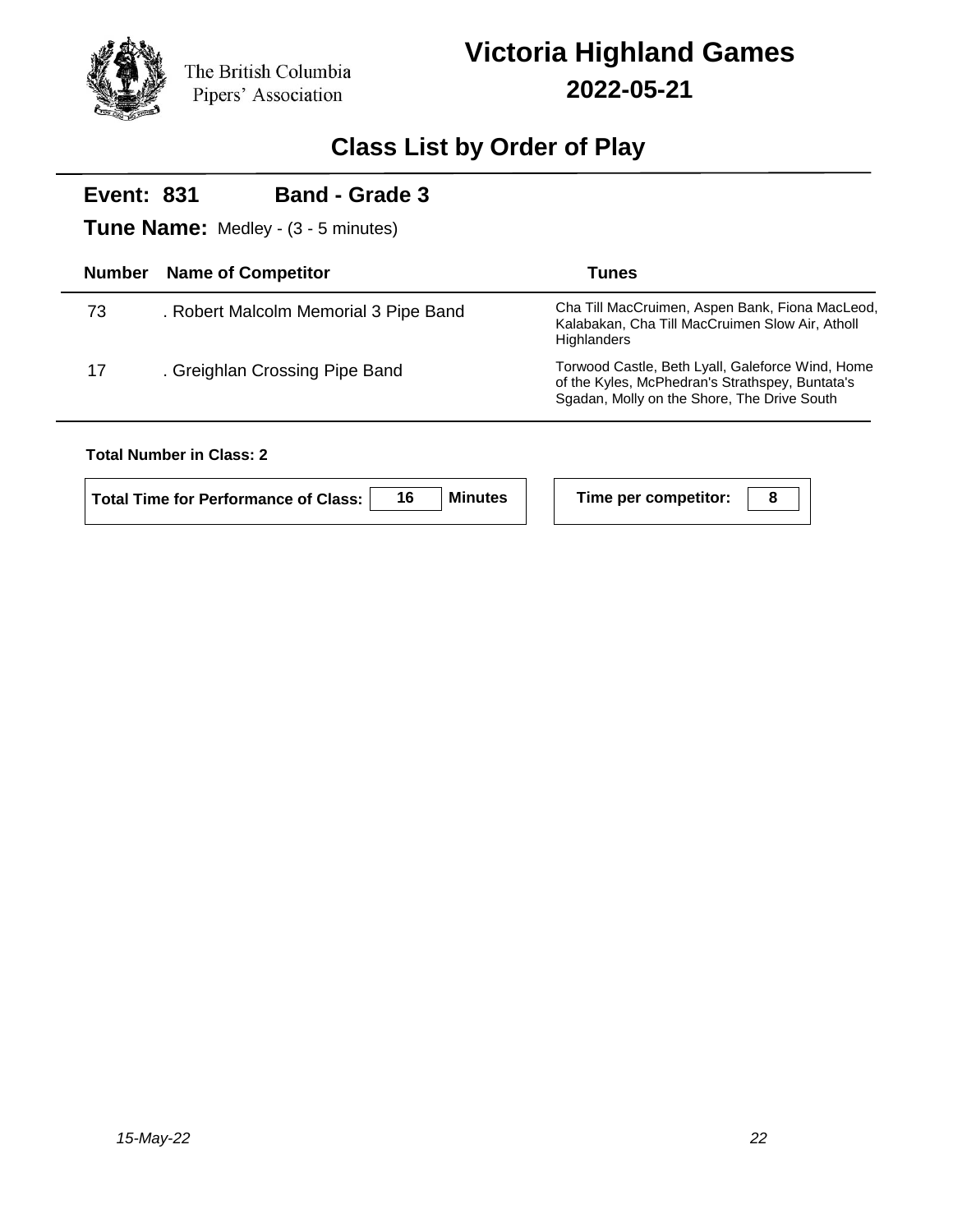

## **Class List by Order of Play**

#### **Event: 851 Band - Grade 1**

**Tune Name:** Medley - (submit 1 medley, 5 - 7 minutes each medley)

| <b>Number</b> | <b>Name of Competitor</b>           | Tunes                                                                                                                                                                                                                                                                                                                                                                                |
|---------------|-------------------------------------|--------------------------------------------------------------------------------------------------------------------------------------------------------------------------------------------------------------------------------------------------------------------------------------------------------------------------------------------------------------------------------------|
| 72            | . Simon Fraser University Pipe Band | Medley #1 Andrew and Colin Lee, Angus John<br>MacNeil of Barra, Catlodge, Hasten and Come with<br>Me, Greyfriars Julie, Balmoral Castle, The<br>Rookery.<br>Medley #2 Peter the Leader, The Iron Man, The Isle<br>of Hoy, Port Sean Seosamh, Biddy from Sligo, The<br>Mist Covered Mountains, David Ross of Rosehall,<br>Wedding in the Woods, The Ale is Dear, PTE Joe<br>McConnell |

### **Total Number in Class: 1**

| Total Time for Performance of Class: | <b>Minutes</b> | Time per competitor: |  |
|--------------------------------------|----------------|----------------------|--|
|                                      |                |                      |  |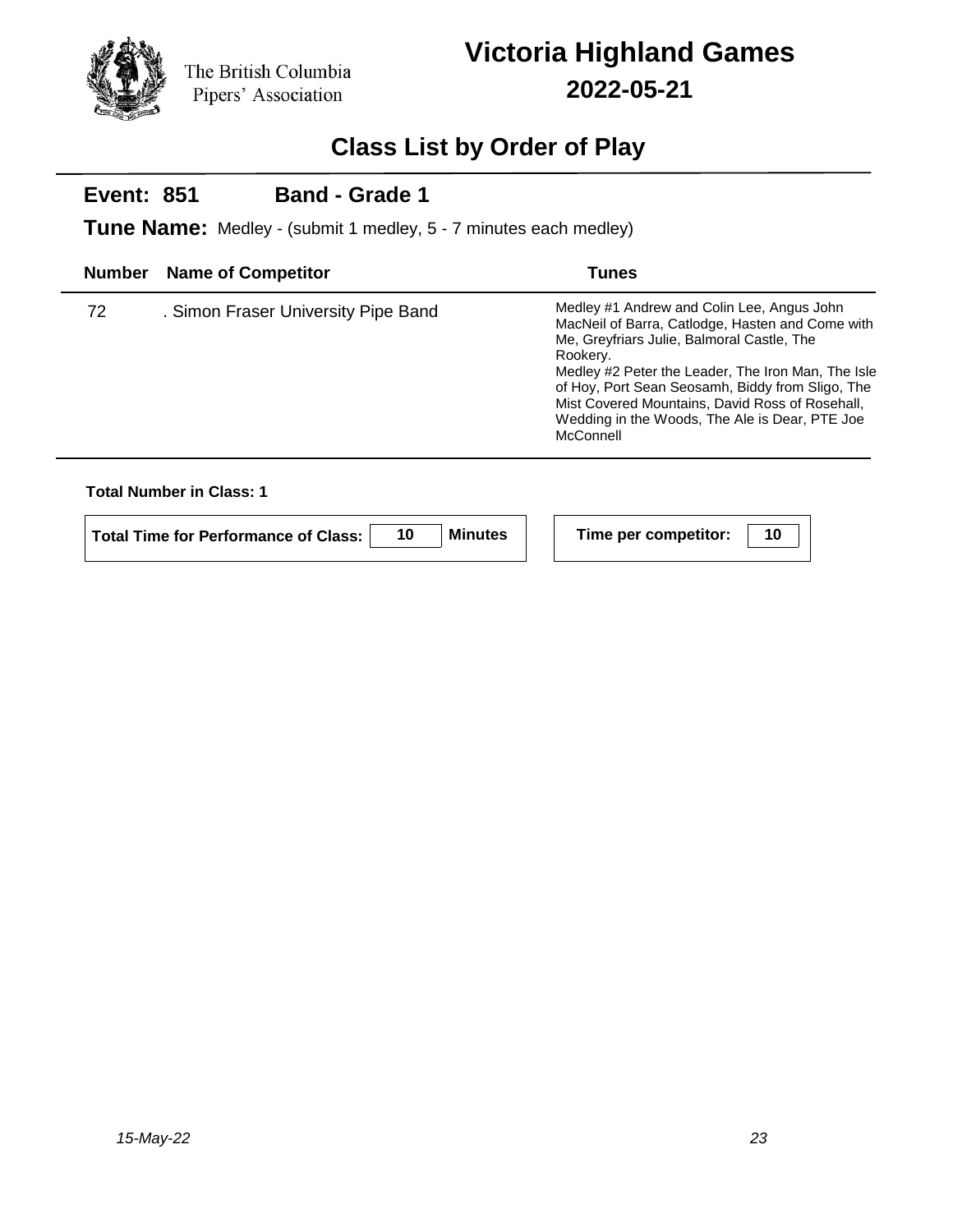

## **Class List by Order of Play**

#### **Event: 852 Band - Grade 1**

**Tune Name:** March, Strathspey & Reel - (submit 2 sets,min 4 pts ea tune)

| <b>Number</b> | <b>Name of Competitor</b>           | Tunes                                                                                                                                                                       |
|---------------|-------------------------------------|-----------------------------------------------------------------------------------------------------------------------------------------------------------------------------|
| 72            | . Simon Fraser University Pipe Band | MSR #1 Jimmy Young, Inveraray Castle, John<br>Morrison of Assynt House,<br><b>MSR</b><br>#2 Lord Alexander Kennedy, The Ewe With the<br>Crooked Horn, Drum Major John Seton |

### **Total Number in Class: 1**

**Total Time for Performance of Class: 10 Minutes Time per competitor: 10**